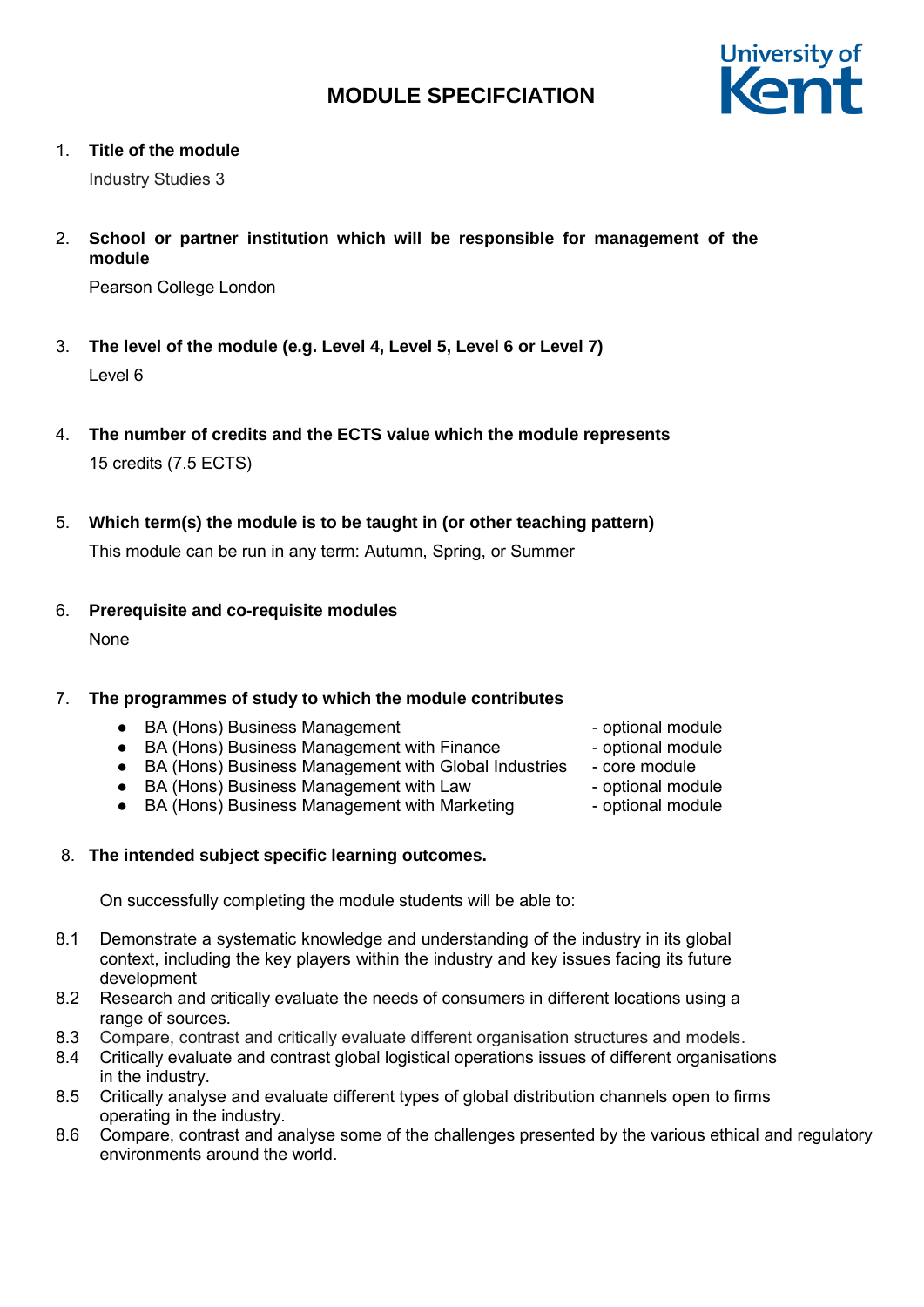

8.7 Research and critically examine the nature of change within the industry, including some of the key issues facing its future and provide balanced, supported views about future developments in the industry, principally from a strategic perspective.

## 9. **The intended generic learning outcomes.**

On successfully completing the module students will be able to:

- 9.1 Critically evaluate arguments, assumptions, abstract concepts and data (that may be incomplete), to make judgements, and identify and solve problems.
- 9.2 Accurately deploy established techniques of analysis and enquiry within the discipline.

# 10. **A synopsis of the curriculum**

#### *Module Aims*

This module will explore a global industry in detail, with the expectation that the student will take the initiative to research current developments.

Overall, this module aims to provide students with a systematic understanding of the main developments currently taking shape in the industry being studied. The module will explore the industry in detail, with the student expected to contribute in researching and evaluating the latest trends, innovations and challenges currently being faced.

The module aims to provide an overview of the industry, including its historical and economic development, the consumer needs it aims to fulfil, key players and stakeholders, contemporary issues and possible future developments. This is followed by four sections:

The first section aims to illustrate the changing needs of the consumer for the industry being studied, and to encourage students to critically evaluate the challenges organisations face in delivering solutions within the context of the specific challenges facing that industry.

The second section aims to provide an in-depth insight into the changing nature of the operational and logistical issues in the industry.

The third section introduces students to an analysis of the social, ethical and regulatory context for the industry, and how the industry is evolving in response.

Finally, the module aims to explore the strategic considerations and leadership challenges that senior management of organisations face in this industry, focusing on management challenges within a complex, ambiguous and constantly changing environment.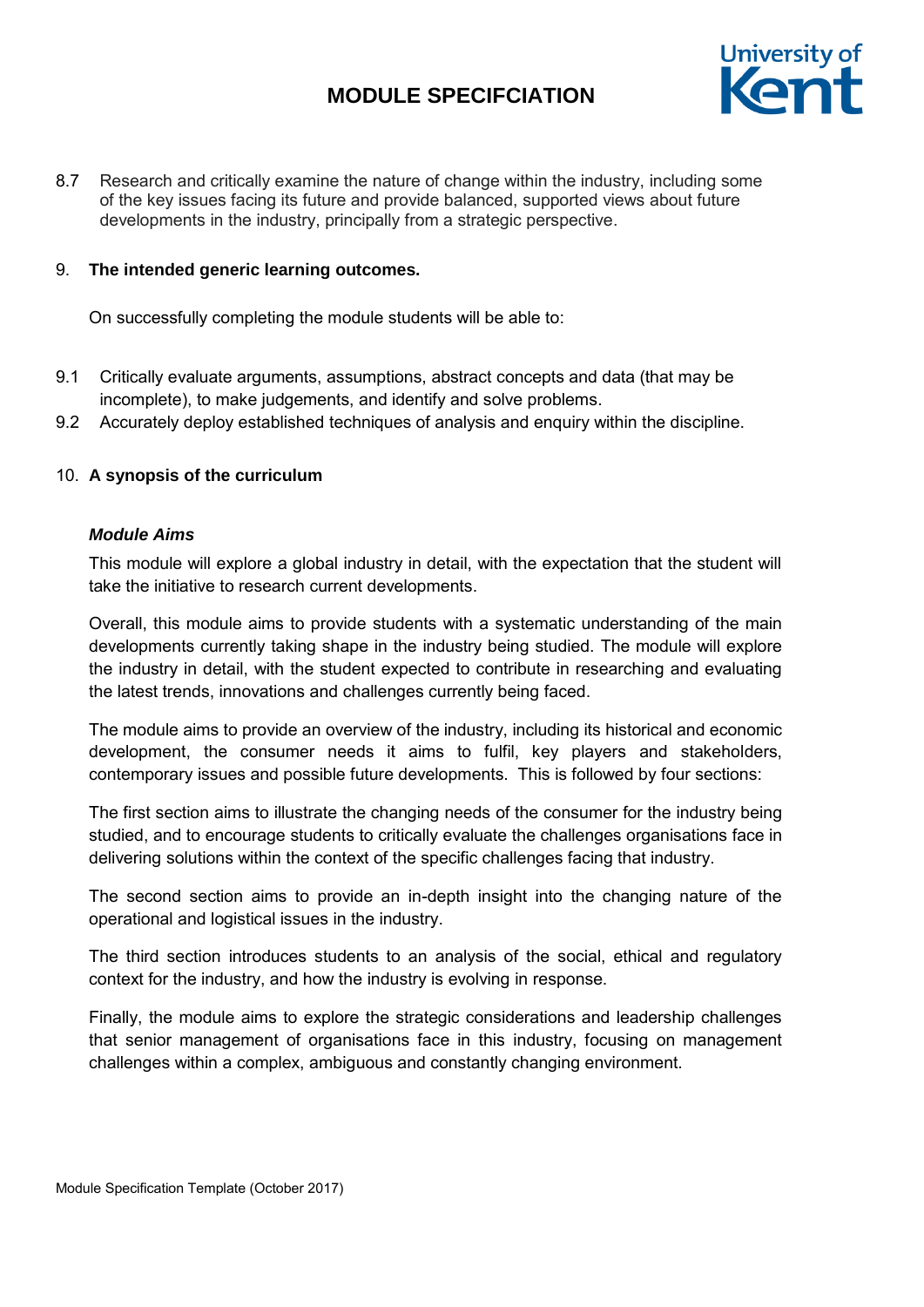

The module aims to provide students with cutting-edge understanding of the industry, principally from a strategic perspective.

## *Overview of syllabus*

### Introduction

• Overview of the industry:

Including such issues as the nature of the industry, current size and scope, key organisations and stakeholders, the nature of the product/service and the consumer need it is designed to fulfil, historical evolution, economic context, key issues.

### **Part 1 People and products**

Meeting the needs of people on a global scale:

Including issues such as how to identify and research consumer needs; understanding different global preferences and behaviours; locating and analysing the main opportunities for the industry; issues in marketing and communication globally.

• Product design theories and approaches:

Including issues such as global v local product design, efficiency v adaptation, evaluating "think global act local" approaches; case studies.

# **Part 2 Getting things done globally: issues in operations and logistics**

- Distribution channels and supply chains
- Operations, logistics and the role of technology

# **Part 3 Social, regulatory and ethical contexts and challenges**

- Sustainable consumption and growth models
- Regulatory and ethical contexts and managing a global reputation

# **Part 4 Leadership and strategic challenges faced by the industry**

- The role of innovation and change
- Developing and implementing strategies globally
- Planning for the future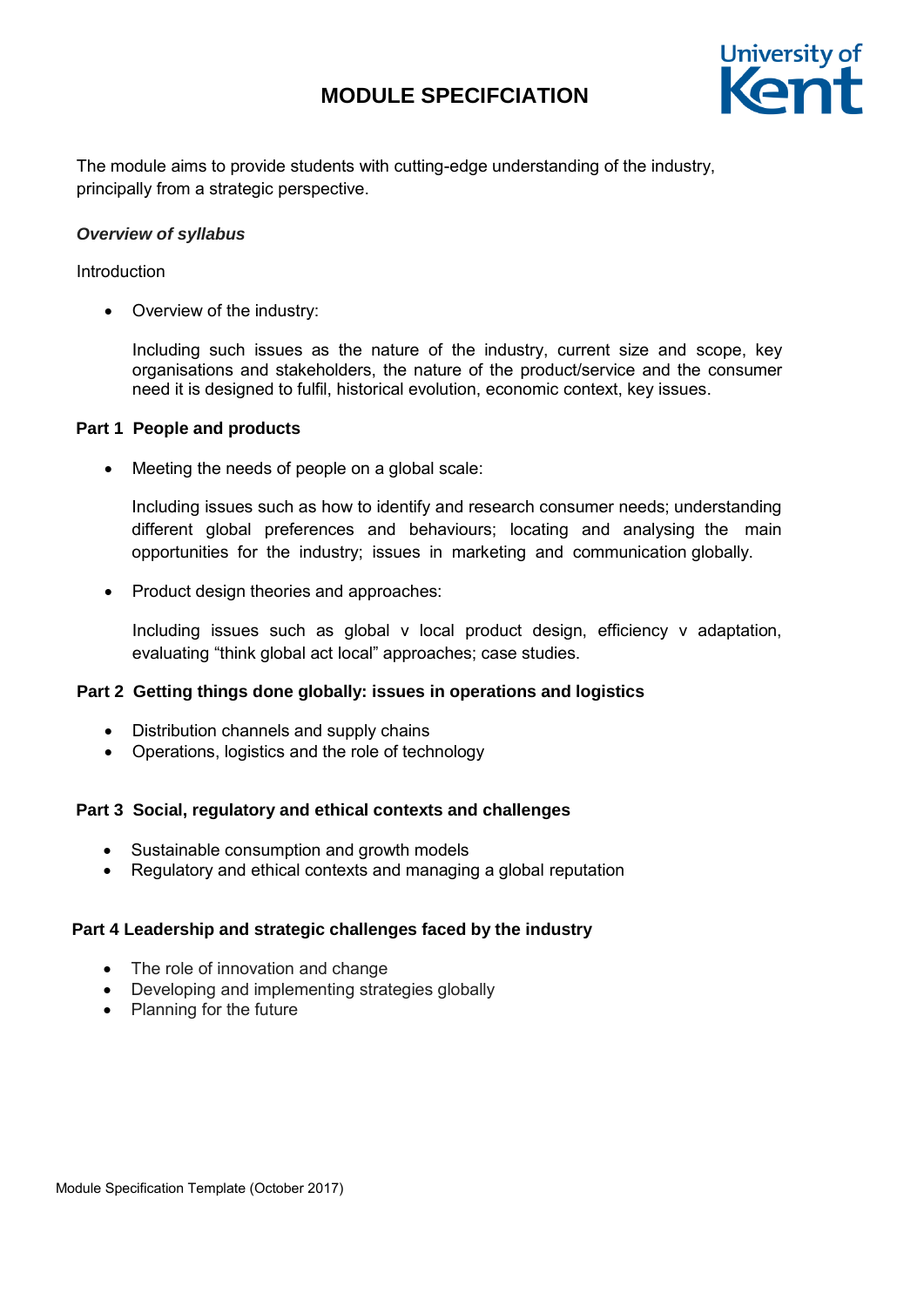

# 11. **Reading List (Indicative list, current at time of publication. Reading lists will be published annually)**

- International Business Global Edition, 7/E by Ricky Griffin and Michael Pustay
- International Business 14/E by John Daniels, Lee Radebaugh and Daniel Sullivan
- Corporate Responsibility: Governance, Compliance and Ethics in a Sustainable Environment 2/E by Tom Cannon
- Operations Management: Producing Goods and Services by David Waters FT Press
- Porter, M E & Kramer, M "Creating Shared Value", Harvard Business Review (Jan Feb 2011)
- Crane and Matten, "Business Ethics: Managing corporate citizenship and sustainability in the age of globalization", OUP (latest edition)
- Zadak, "The Path to Corporate Responsibility", Harvard Business Review (Dec 2004)

Access to a comprehensive online database of journal articles and other relevant publications on the Online Learning Environment, as well as current case studies from industry.

# 12. **Learning and Teaching methods**

For full details please see the teaching and learning strategy in the programme specification. Students can study this module in the interactive classes model or the mentored independent model. Those on the former will typically experience one lecture and one seminar each week.

| Scheduled Hours:                | 25  |
|---------------------------------|-----|
| <b>Independent Study Hours:</b> | 125 |
| <b>Total Study Hours:</b>       | 150 |

# 13. **Assessment methods.**

# **13.1 Main assessment methods**

This module will be assessed as follows:

- 1. a coursework of a maximum of 3,500 words or equivalent (75% of overall grade); and
- 2. a 20 minute in-class consultancy exercise for a real organisation (25% of overall grade).

A student must pass the *coursework* element of assessment to pass the module.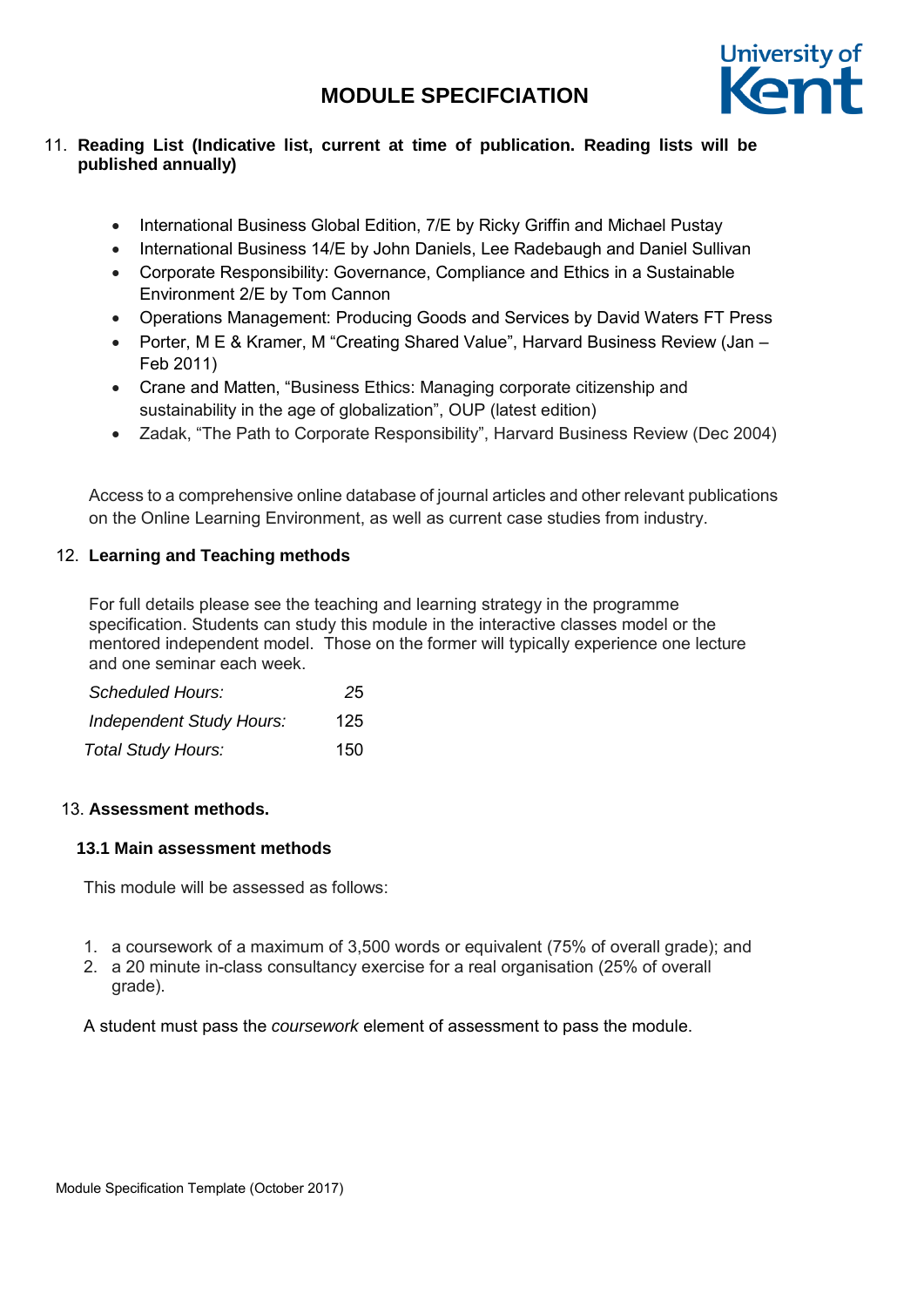

### **13.2 Reassessment methods.**

## 14. **Map of Module Learning Outcomes (sections 8 & 9) to Learning and Teaching Methods (section12) and methods of Assessment (section 13)**

| <b>Module</b><br>learning<br>outcome    |                           | 8.1                       | 8.2 | 8.3 | 8.4                       | 8.5 | 8.6                       | 8.7                       | 9.1              | 9.2              |
|-----------------------------------------|---------------------------|---------------------------|-----|-----|---------------------------|-----|---------------------------|---------------------------|------------------|------------------|
| Learning/<br>teaching<br>method         | <b>Hours</b><br>allocated |                           |     |     |                           |     |                           |                           |                  |                  |
| <b>Private Study</b>                    | 115                       | $\boldsymbol{\mathsf{X}}$ | X   | X   | $\boldsymbol{\mathsf{X}}$ | X   | $\boldsymbol{\mathsf{X}}$ | $\boldsymbol{\mathsf{x}}$ | X                | $\boldsymbol{X}$ |
| Lectures                                | 10                        | X                         | X   | X   | X                         | X   | X                         | X                         |                  |                  |
| <b>Seminars</b>                         | 15                        | X                         | X   | X   | $\boldsymbol{X}$          | X   | X                         | X                         | X                | X                |
| <b>Assessment</b><br>method             |                           |                           |     |     |                           |     |                           |                           |                  |                  |
| Coursework<br>$(3,500$ words)           |                           | X                         | X   | X   | $\boldsymbol{X}$          | X   | X                         | X                         | X                | X                |
| Consultancy<br>exercise (20<br>minutes) |                           |                           |     |     | X                         |     | X                         | X                         | $\boldsymbol{X}$ |                  |

#### 15. **Inclusive module design**

The Collaborative Partner recognises and has embedded the expectations of current equality legislation, by ensuring that the module is as accessible as possible by design. Additional alternative arrangements for students with Inclusive Learning Plans (ILPs)/ declared disabilities will be made on an individual basis, in consultation with the relevant policies and support services.

The inclusive practices in the guidance (see Annex B Appendix A) have been considered in order to support all students in the following areas:

a) Accessible resources and curriculum

b) Learning, teaching and assessment methods

# 16. **Campus(es) or Centre(s) where module will be delivered:**

Pearson College London